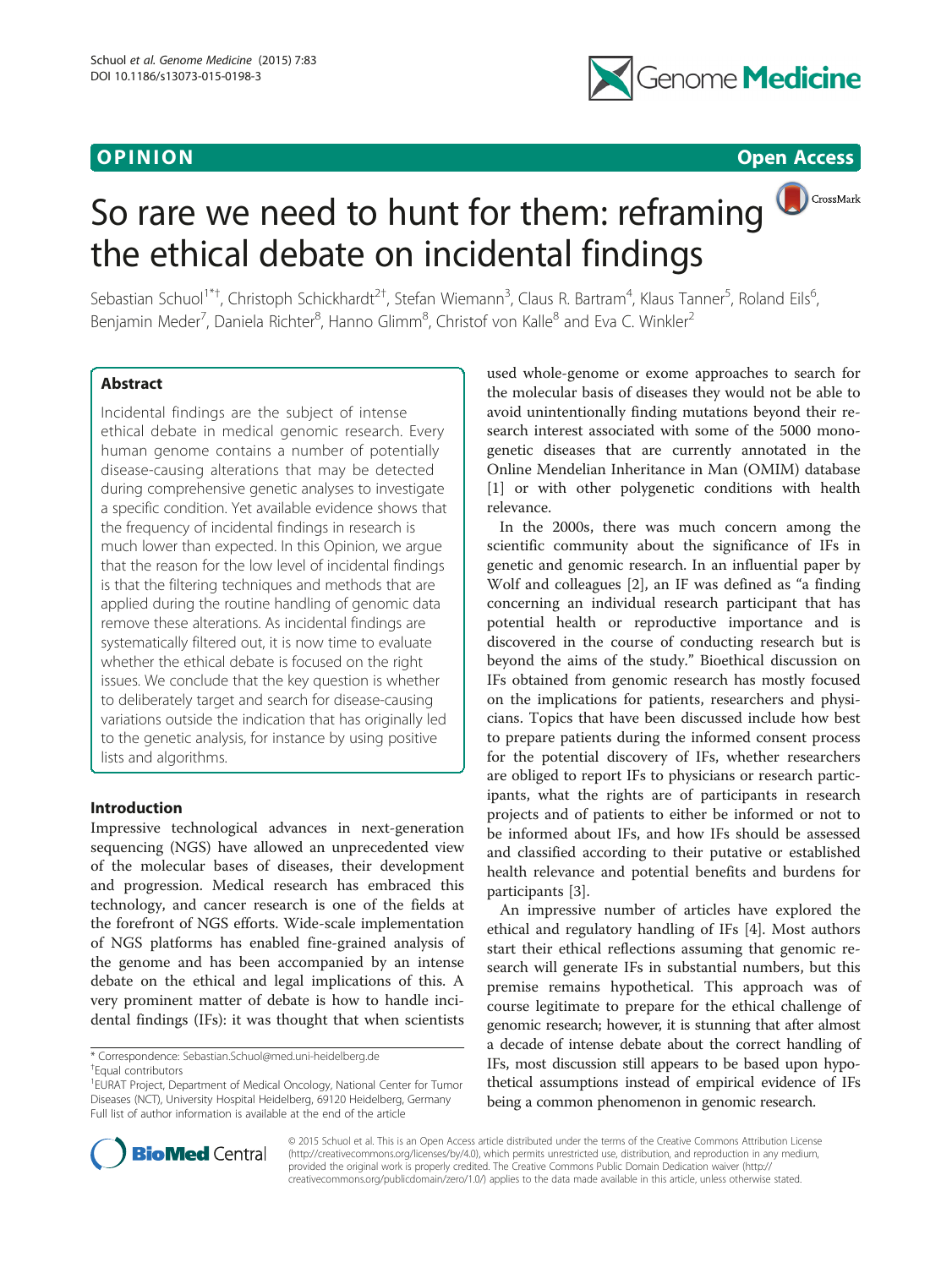Here we propose that IFs are in fact rare, especially within genomic cancer research but also in other fields of research. We report that no IFs were found in the sequencing data obtained from various genomic research projects in Heidelberg, Germany. Referring to the wider genomic literature, we point out that there is little evidence for the occurrence of IFs in relevant numbers. We suggest that the low level of IFs is caused by the filtering approaches taken in NGS. To be clear: we do not question the existence of genetic variations with potential health relevance or the reporting obligations and responsibilities of researchers if they discover IFs; and we do not intend to question the related responsibilities of researchers with respect to other kinds of findings, particularly so-called research findings that occur within the intended scope of research. Instead, we intend to redirect discussion concerning IFs towards the importance and feasibility of systematically searching for such potentially disease-causing genetic variations in genetic analyses. We begin by defining the terms that we use in this article.

# Definitions of incidental and other findings

In the literature, a number of terms and definitions are used to describe IFs, such as "unanticipated findings", "off-target results", "ancillary information", "secondary findings" and "additional findings"; this diversity of terms indicates the importance and difficulties of a precise definition. Here, we use the most common term (incidental findings) and understand it to mean those that (1) have a potential health or reproductive impact on the study participant, (2) are outside the scope of the research question, and (3) are not searched for actively or intentionally. It is important to distinguish IFs from "research findings", which are health-relevant findings within the research scope, and "secondary findings", which are health-relevant findings outside the aim of research but that are actively searched for. As an example, in a typical study of cystic fibrosis (non-cancer-related), mutations in the associated CFTR gene are research findings, whereas TP53 mutations (which are cancerrelated) can be either IFs, if they were not searched for, or secondary findings, if actively searched for. We do not include findings with social relevance such as misattributed paternity in any of these categories, as these do not by themselves have health or reproductive impacts and would, like most other findings outside the respective research context, only be made if actively searched for.

Some further clarifications are necessary. We draw on the distinction between research and treatment, even though we are aware that in translational contexts the distinction is sometimes blurred, and when we refer to research activities we include clinical research. We

restrict the discussion to genomic research, in other words studies based on NGS techniques. And we should point out that our expertise and sequencing data are mainly in the field of cancer research. Nevertheless, we suggest that our main thesis concerning IFs should hold true for non-cancer genomic research too.

# Lack of empirical evidence for IFs being a common phenomenon

The background and initial impetus to write this paper is our own experience within the Ethical and Legal Aspects of Whole Genome Sequencing (EURAT) project group, which was set up to accompany the introduction and increasing use of NGS by biomedical research institutions in Heidelberg [\[5](#page-5-0)]. The EURAT project unites scientists with backgrounds in different disciplines (molecular biology, cancer genomics, human genetics, bioinformatics, law, ethics and cancer medicine) from the German Cancer Research Center (DKFZ), the National Center for Tumor Diseases (NCT), the European Molecular Biology Laboratory Heidelberg (EMBL), the Heidelberg University Medical School, Heidelberg University and the Max Planck Institute for Comparative Public Law and International Law. It aimed to address, in advance of the implementation of genome-wide sequence analysis of individuals in Heidelberg, the normative issues that are raised by NGS technologies and their application, by developing appropriate recommendations. We dedicated a considerable part of our ethical and policy recommendations to the handling of IFs, as we anticipated their occurrence on a large scale [[6\]](#page-5-0).

Since 2011, when sequencing was initiated, no IFs have been reported to the EURAT group. We thus started to search for proof of occurrence of IFs more systematically, and surveyed the leaders of large Heidelberg wholegenome sequencing projects about the incidence of IFs. The sequencing data have been mostly collected in cancer research projects carried out at DKFZ, NCT and EMBL, as well as in some non-cancer research projects led by the Departments of Human Genetics, Internal Medicine III and Pediatrics at Heidelberg Medical School. Together, 1429 genomes (1369 cancer, 60 noncancer) and 2748 exomes (2567 cancer, 181 non-cancer) have been sequenced to date and no IFs have been found (unpublished data).

As the generalizability of the non-occurrence of IFs in our local data is limited, we next conducted a scoping review of the literature using a PubMed enquiry (date of analysis 31 March 2015). The first step was a search with a list of key words (connected with OR: "incidental finding" and synonyms; word families for "gene", "genome" or "exome" and "genetic"; and "case") in titles and abstracts for articles published in the last 10 years (538 articles). In a second step, irrelevant articles (for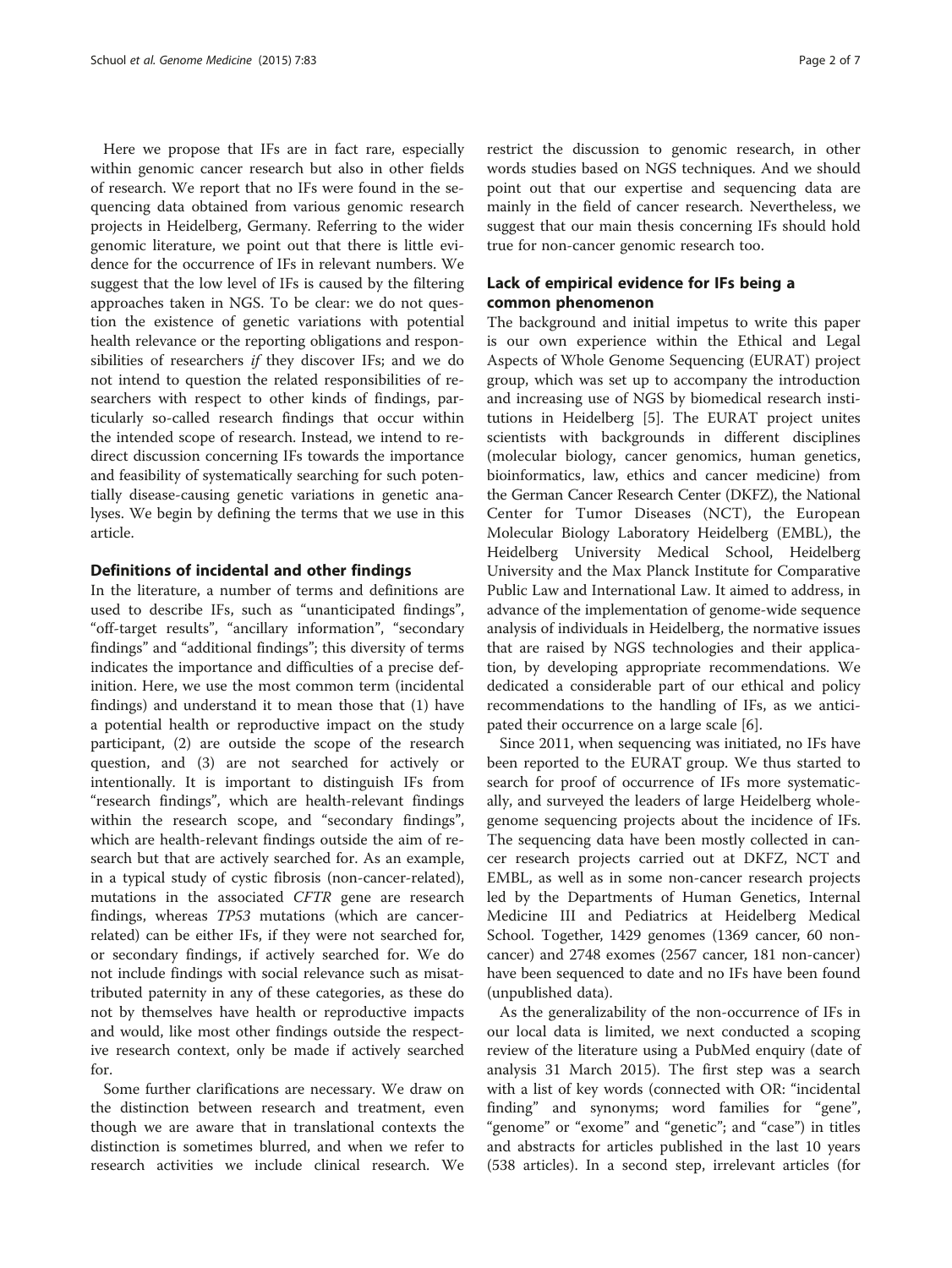example, other definitions of IFs, false contexts or theoretical discussions) were excluded, and we searched in abstracts for cues for the empirical evidence of genomic IFs (38 articles). In a third step, these articles were examined in detail for empirical evidence of IFs (nine articles). The analysis of papers regarding IFs in genomics revealed that most publications focus on the ethical and legal aspects of IFs, whereas only a vanishingly small number (nine articles) address the question of their real existence. We found five case reports of single IFs [[7](#page-5-0)–[11\]](#page-5-0). Interestingly, the IFs mentioned in these case reports occurred in a clinical context and referred mostly to deletions identified by molecular karyotyping, which is noteworthy (see later). In the context of research, only two studies addressed the occurrence of IFs. One of them was an interview study in which 8 of 19 genomic researchers reported having encountered one or more genetic IFs over the past 12 months [\[12](#page-5-0), [13](#page-5-0)]. However, as the study did not provide any definition of IFs, the interviewed researchers were referring to their personal understanding of the term, which included copy number variants with unsure clinical meaning, findings of nonpaternity and findings that may not have clinical significance. The second study surveyed 234 genetic researchers in the United States. Twenty-eight (12 %) of them reported having encountered and returned IFs [[14](#page-5-0), [15\]](#page-5-0). To our knowledge this is the only empirical study that reliably suggests that IFs do occur. However, since it only notes the number of researchers who have reported IFs (or at least one IF) and does not define the number of IFs reported by the researchers or the time of the findings (within a defined period, such as a year, or during their whole professional life), the study's informative value concerning the scale of IF occurrence remains limited. Knowing the occurrence rate of IFs would be useful for at least two reasons: first to determine whether and to what extent it is worthwhile to address potential IFs during the informed consent process, and second to anticipate and calculate the resources necessary for validating IFs and informing research participants of them when planning a research project.

Our literature search uncovered a pronounced discrepancy between the quantity and intensity of the bioethical and regulatory debate on IFs, and the scarce evidence for the occurrence of IFs at a reportable scale. However, empirical studies do exist that show a significant incidence of genetic mutations with health relevance when gene panels and positive lists are used. By "positive list" (or "minimal list") we mean a list of genetic variant types associated with medically actionable conditions. In 2013 the American College of Medical Genetics (ACMG) published such a list of 57 genes (subsequently revised to 56) that all patients undergoing clinical sequencing should be tested for [[16\]](#page-5-0). Applying this list of 56 genes, reported incidence rates of these actionable lesions vary between 0.89 % [[17](#page-5-0)] and 5 % [[18](#page-5-0)] of research participants. In order to investigate the pathogenicity of specific variants and to estimate their frequency in patients of European and African ancestry, Amendola and colleagues [[19\]](#page-5-0) analyzed exomes of 6503 research participants. Using a selected list of 112 genes, they noticed incidence rates of medically actionable findings varying between 1.1 % (African ancestry) and 2 % (European ancestry) [\[19\]](#page-5-0). Thus, since mutations with health relevance do indeed exist, the question is why are they not found incidentally?

### General reasons why IFs are hardly found

If we look at the wider history of clinical IFs beyond genomics, the first reported IFs were from physicians applying imaging technologies such as X-rays who discovered abnormalities beyond the initial indication. The debate on IFs gained momentum with the introduction of new computerized imaging techniques 10 years ago, when IFs were found in up to 86 % of whole-body CT scans [[20\]](#page-5-0): the finer-grained and more comprehensive the imaging techniques, the higher the probability of finding IFs. Thus, the expectation of whole-genome or exome sequencing was that IFs would be frequent in genomics, similarly to the experience with pre-operative X-rays of the chest or the finding of brain lesions in MRI studies. There are a number of reasons why these expectations have not, thus far, been met.

#### Genetic findings are not easily detectable

Genomic data are quite different from CT or MRI scans; the levels of depth and complexity of the information content are not the same. In contrast to imaging methods, even a trained researcher cannot "see" IFs in the genome sequence. Although the genome is made up of just four bases (if modifications are not considered), the analyzable part of the human genome comprises  $3 \times 10^9$  base pairs, rendering it difficult to detect any findings without substantial (bio)informatic support. The likelihood of stumbling incidentally on a point mutation is very small.

# The non-detection of IFs is a result of the methodological approach

In general terms, whole-genome sequencing is carried out in two very different contexts and with different aims. First, for cancer genome sequencing, somatic mutations within tumor cells are the prime target of the analysis. To this end, tumor and normal (blood) samples of the same individual are sequenced, and somatic mutations are identified by focusing only on the variants that differ between these two "genomes". Using this approach, germline variants, including IFs, are excluded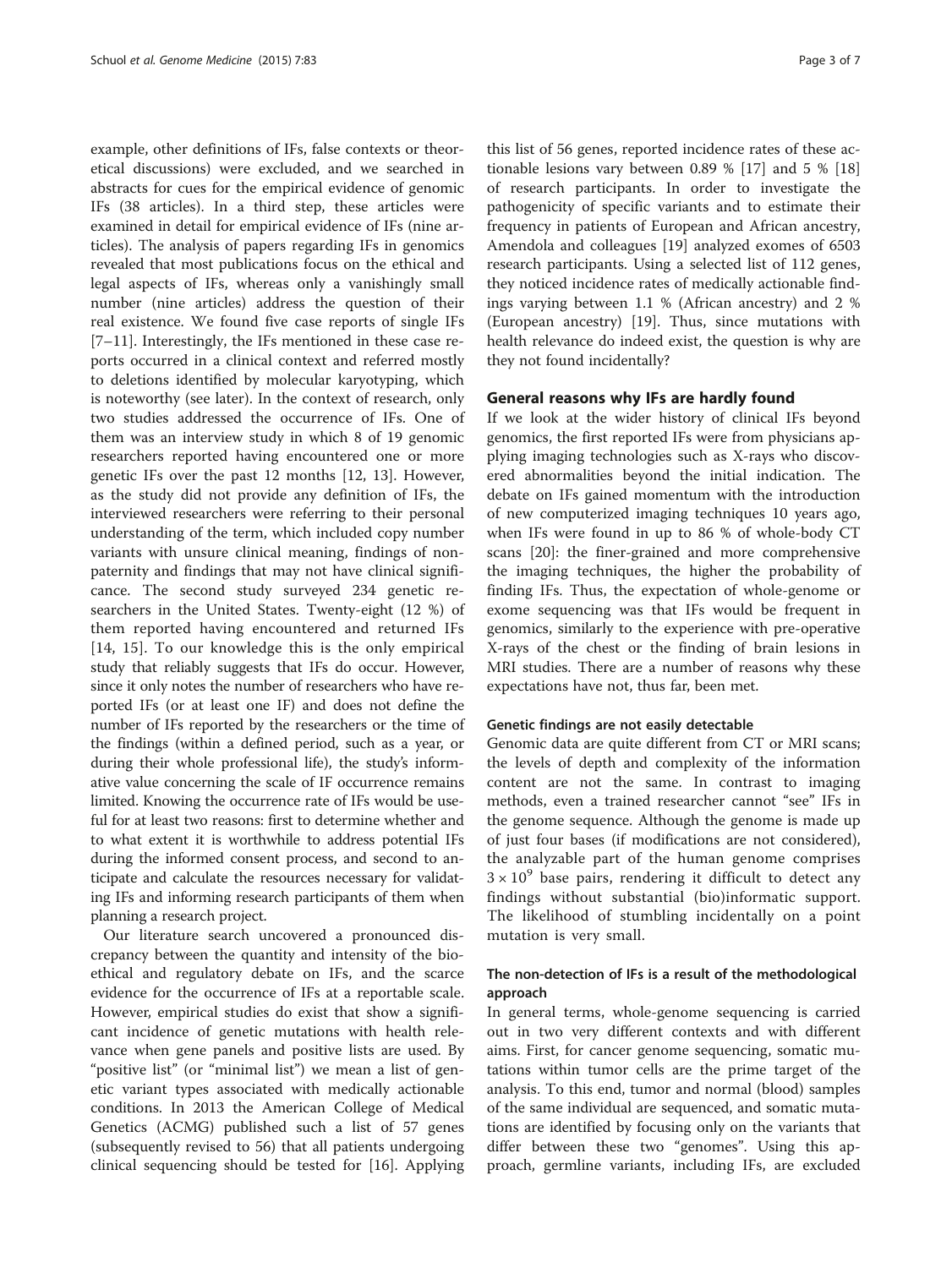from detection. In some cases a small number of highly relevant genes (such as TP53, BRCA1 and BRCA2) are investigated at the germline level (Li-Fraumeni Syndrome, familial breast cancer) as they have immediate implications for therapy and disease progression. Any other genetic conditions are currently not investigated and, thus, not detected. Second, in the analysis of genetic diseases, the genome of a research participant is usually compared with a reference genome. Based on the data of the 1000 Genomes Project, the number of variants that differ between any two genomes amounts to approximately 3 million. These differences include high numbers of normal (irrelevant) variations and relatively low numbers of disease-relevant variations. In this first step, detecting IFs is possible, but highly unlikely. The high number of alterations dictates the necessity for further filtering steps that focus the results towards the scope of the research. Since these filters are highly precise, IFs — that is, findings beyond the research scope are technically excluded.

Interestingly, the IFs published in case reports were mostly detected through molecular karyotyping [[7](#page-5-0)–[10](#page-5-0)]. Since this is a rather insensitive method, only detecting major alterations at the chromosomal level, anomalies such as translocations or large rearrangements can be detected but mutations and smaller genetic abnormalities cannot. This demonstrates the critical impact of the analytical methods used for the detection of IFs. However, it might not be a coincidence that the case reports occurred in a diagnostic setting. In a study of the diagnostic usefulness of whole-exome sequencing for suspected Mendelian disorders with a wide range of phenotypes, Yang and colleagues reported 30 "IFs" among 250 patients [[21\]](#page-5-0). They used filter techniques to retain 400–700 variants of potential clinical impact out of 200,000–400,000 single nucleotide variations with the reference genome in each patient. Much like their diagnostic findings, the findings they called "incidental" were exclusively among those 400–700 variants of potential health impact that they had previously selected through filters. Thus, even though the findings turned out not to be explanatory for the clinical condition of the patients in the end, they had been actively searched for and could have been expected from the study design. Hence, they did not occur incidentally and are research findings, or more precisely secondary findings according to the definition given above (health-relevant findings that were actively searched for although they were not the focus of the primary research question). The study by Yang et al. demonstrates that search strategies with long lists of variations of possible clinical relevance have huge potential to generate secondary health-related findings besides the intended diagnostic question. Hence, in the diagnostic setting, the ethical challenge of disclosure of secondary findings remains pertinent where broad search strategies are employed. However, usually in genetic diagnostics, the genomes or exomes of families are compared in a way that filters out heterozygote germline mutations. We are now seeing the first diagnostic exome and genome sequencing studies and it will be interesting to learn about the extent of such findings within future studies. It should be remembered, however, that diagnostic trials such as the one by Yang et al. are deeply embedded within the clinical context.

Thus, the common expectation that the compilation of ever-increasing genomic data sets would be paralleled by a similar increase in the numbers of IFs appears not to have been realized. In fact, current tools for handling big data sets avoid the detection of IFs. Owing to the quantity and complexity of genomic data (including epigenetic data), filtering tools become increasingly necessary. Therefore, it seems plausible that the unlikelihood of finding IFs in genomic research will not change in the future.

# Reframing the ethical discussion

The ongoing ethical and regulatory debate about IFs therefore needs to take into account the scarce evidence for IFs as well as the suggestion that filtering approaches make IFs unlikely. This reflects a general challenge for prospective bioethics: how to achieve the right timing and intensity of ethical and regulatory efforts for new technologies, particularly for biomedical applications. The difficulty of anticipating the ethical challenges arising from a new development can lead to a tough balance between uncertainty over the details and the need to shape the technology and its implementation [[22](#page-5-0)]. Time, knowledge and power are critical dimensions in this debate and the challenging question is: "[W]hen to control? Early control might be possible due to the power to change situations and boundary conditions, but lacks knowledge about the consequences; late control can rely on much knowledge but is mainly powerless" [\[23\]](#page-5-0).

One approach, used for the assessment of technological developments, is to tackle the difficulties caused by uncertainty by implementing procedures for monitoring and informing decision-makers about critical or unexpected changes, which allows people to act in time. We suggest applying a similar approach to bioethics. In order to have timely ethical solutions at hand it is important to develop solutions for plausible scenarios early on. In a second step, it is necessary to carefully evaluate whether the empirical projections that the theory is built on remain true. Then, the relevance of the scenario has to be substantiated or, if necessary, corrected. To date, the ethical debate about IFs has passed the first step. What we need is an evaluation and debate on the second step.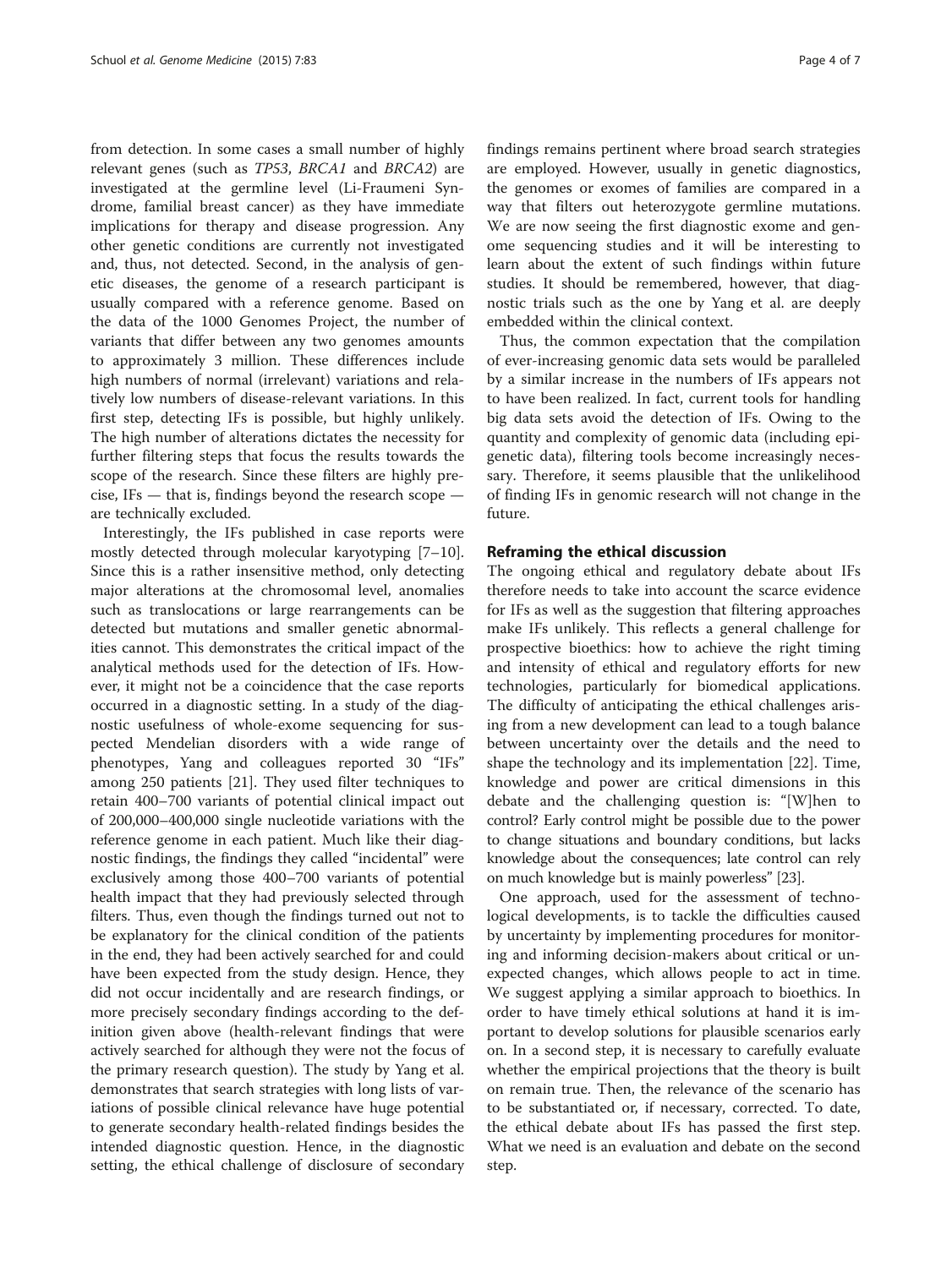Assuming that our observations and reasoning concerning the occurrence of IFs are correct, the ethical discussion regarding IFs requires reframing. The first issue to be discussed is whether systematically avoiding IFs is ethically good or bad; the answer to this might differ depending on the research context or clinical field. One view is that neither researchers nor physicians in the clinical setting have a reason, let alone a duty, to maximize the likelihood of IF occurrence [[24](#page-5-0)]. In that case, both should reduce the likelihood of IFs to a technically achievable minimum. Along these lines, the guidelines for diagnostic NGS published by the European platform EuroGentest favor targeted sequencing methods such as gene panels over genome-wide analysis in order to avoid IFs technically [\[25](#page-5-0)]. This policy has already been adopted by laboratories that use targeted NGS — that is, gene panels — instead of exome (or genome) sequencing, to pragmatically reduce the "hassle" of dealing with IFs.

The opposite view is that IFs have a potential health or reproductive importance for the study participant or patient: hence, if a researcher or a physician has a choice between two methods of genomic analysis, he or she should choose the one that allows for IFs (for example, by using whole-genome sequencing rather than somatic gene panels). This would be in line with those emphasizing the duties of genomic researchers towards research subjects [[26](#page-5-0), [27\]](#page-5-0). However, the practicability of the latter position as well as its potential impact on the occurrence of IFs are likely to be uncertain and conscribed.

Therefore, the ethical debate should shift to the important question of whether potential health-relevant variations should be targeted deliberately and systematically, for instance by the usage of positive lists and annotation algorithms, to benefit research participants and future patients. Here, the problem of unreliable and changing annotations of genetic variants and their medical significance in the scientific literature, as, for instance, pointed out by Rehm et al. [\[28](#page-5-0)] and Xue et al. [[29\]](#page-5-0), needs to be taken into consideration. In March 2013, in its above-mentioned paper, the ACMG issued the recommendation that laboratories performing clinical genetic sequencing seek and report back mutations as specified in their list of 56 pathogenic genes [[16](#page-5-0)]. The authors also referred to this strategy by the term "opportunistic screening" as introduced by Wright et al. [[30\]](#page-5-0). Amendola and colleagues extended the list to 112 genes and proved its large-scale feasibility [\[19](#page-5-0)]. However, usage of such lists raises several ethical questions, even if the idea of the obligatory return of findings to patients, as initially proposed by the ACMG, is excluded. Positive lists also provoke the question as to whether researchers have an obligation to actively search for health-relevant variants. Therefore, a careful evaluation of the arguments is necessary: the potential health benefits and potential

psychological burdens for participants need to be balanced with the additional resources required for research projects with respect to time, effort and cost. While a duty for researchers to search for disease-causing variations seems far-fetched today, this might change in areas where the line between a diagnostic and research setting is getting increasingly blurred with the translation of genomic analyses from research to care [\[27](#page-5-0)]. Furthermore, the ethical and conceptual premises implied by any composition of positive lists need thorough analysis. It is certainly a challenge to decide upon the inclusion and exclusion criteria of such a positive list [[31\]](#page-6-0). Criteria for determining the targets to be searched for, such as the benefit for patients and research subjects and the availability of treatments or preventive measures [\[16\]](#page-5-0), raise questions concerning their precise definition and thresholds. Here, the ethical debate on IFs so far can make a valuable contribution, thanks to its consideration of the best practice for assessment and classification of findings [[32, 33](#page-6-0)]. If we could agree on the content of such a list, its uptake should allow research participants and patients to benefit from new genome-scale sequencing techniques by being informed about possible findings from that kind of list. Since the term "incidental finding" would then be inappropriate [\[34](#page-6-0)], according to our terminology these findings would correctly be called "secondary findings".

On the face of it, the use of a defined list of secondary findings appears to be a good thing, ethically speaking. The use of positive lists would supersede the discussion about IF-minimizing or IF-maximizing techniques and would allow patients and research subjects to be informed and prepared in advance for the kind of potential secondary findings that are on the list. Still, we would need to know whether the benefits yielded by testing for secondary findings outweigh potential burdens and costs for patients and research subjects as well as for research and the health system. In the context of research, this is important since any analysis beyond the original scope would have extra costs, possibly without benefit to the research project. These are questions that need to be answered empirically. Therefore, it would be desirable to monitor any uptake of the ACMG recommendation with regard to cost-effectiveness of the preventive measures.

In summary, the ethical debate on IFs in genomic research needs to be revisited. When NGS was first discussed, ethicists were forced to base their reflections upon hypothetical assumptions concerning IFs. The increase in genomic data made it plausible to project a parallel increase of IFs. To date, there is little evidence to support this hypothetical projection and therefore it needs to be carefully re-examined. At the moment, big sets of genomic data are handled with methods and filter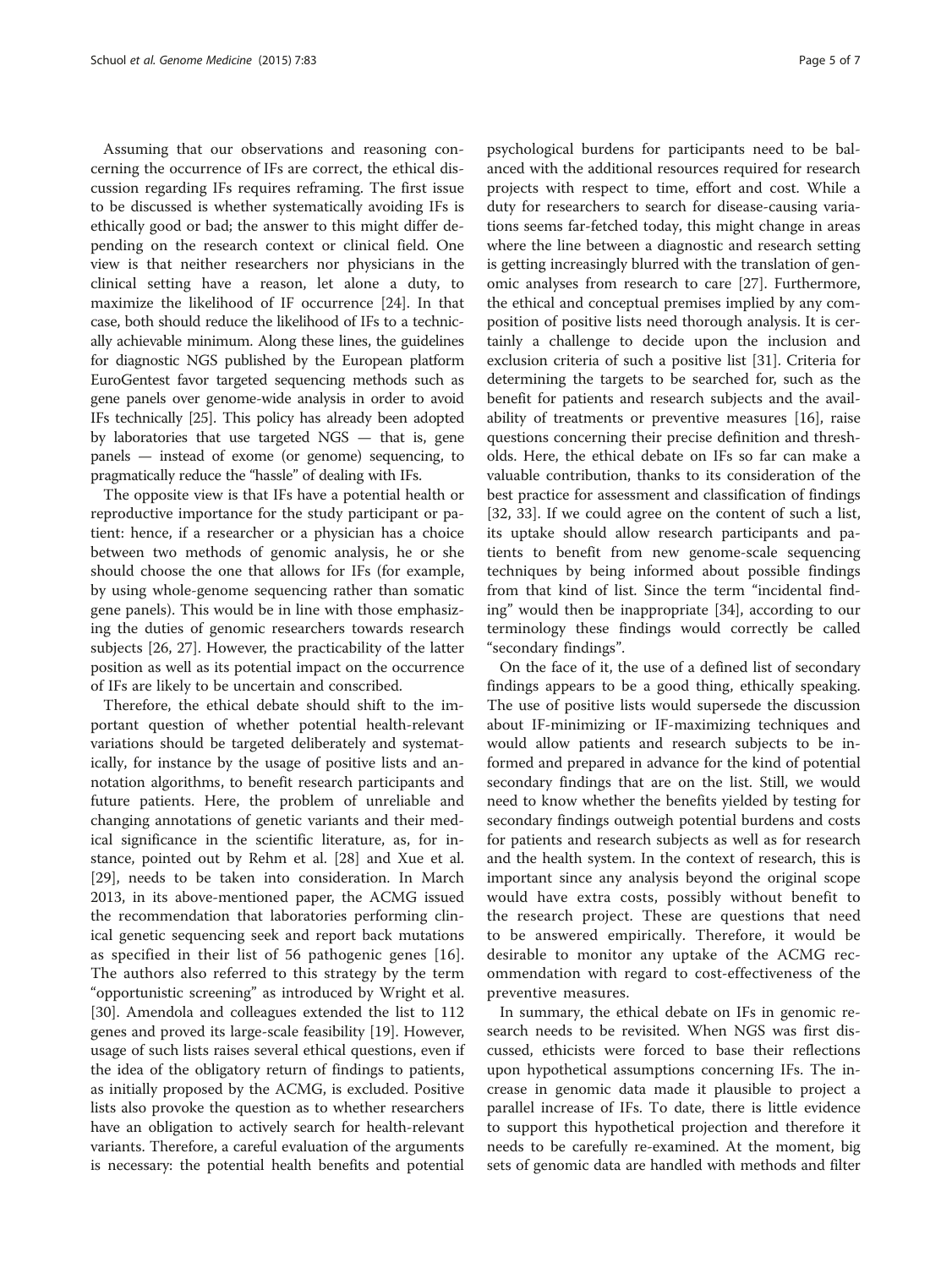<span id="page-5-0"></span>techniques that avoid the occurrence of IFs in genomic research. In our opinion, this has not been taken sufficiently into account by those looking at the ethical implications of the field. A reframing of the ethical debate about IFs appears timely and appropriate.

#### Abbreviations

ACMG: American College of Medical Genetics; DKFZ: German Cancer Research Center; EMBL: European Molecular Biology Laboratory; EURAT: Ethical and Legal Aspects of Whole Genome Sequencing; IF: Incidental finding; NCT: National Center for Tumor Diseases; NGS: next-generation sequencing; OMIM: Online Mendelian Inheritance in Man.

# Competing interests

The authors declare that they have no competing interests.

#### Acknowledgements

We thank Jan Korbel, Nina Habermann, Peter Lichter, Andreas Kulozik and Georg Friedrich Hoffmann for generously providing us with information about data, and Sebastian Schleidgen for his helpful methodical advice and comments on an earlier version of this manuscript.

#### Author details

<sup>1</sup>EURAT Project, Department of Medical Oncology, National Center for Tumor Diseases (NCT), University Hospital Heidelberg, 69120 Heidelberg, Germany. <sup>2</sup> Department of Medical Oncology, Program for Ethics and Patient Oriented Care, National Center for Tumor Diseases (NCT), University Hospital Heidelberg, 69120 Heidelberg, Germany. <sup>3</sup>Department of Molecular Genome Analysis, German Research Cancer Center (DKFZ), 69120 Heidelberg, Germany. <sup>4</sup>Department of Human Genetics, University Hospital Heidelberg, 69120 Heidelberg, Germany. <sup>5</sup>Department of Theology, University Heidelberg, 69117 Heidelberg, Germany. <sup>6</sup>Department of Theoretical Bioinformatics, German Research Cancer Center (DKFZ), 69120 Heidelberg, Germany. <sup>7</sup>Department of Internal Medicine III, University Hospital Heidelberg, 69120 Heidelberg, Germany. <sup>8</sup>Department of Translational Oncology, National Center for Tumor Diseases (NCT), German Research Cancer Center (DKFZ), 69120 Heidelberg, Germany.

#### Published online: 30 July 2015

#### References

- 1. Online Mendelian Inheritance in Man. [http://www.omim.org.](http://www.omim.org)
- 2. Wolf SM, Lawrenz FP, Nelson CA, Kahn JP, Cho MK, Clayton EW, et al. Managing incidental findings in human subjects research: analysis and recommendations. J Law Med Ethics. 2008;36:219–48. doi:[10.1111/](http://dx.doi.org/10.1111/j.1748-720X.2008.00266.x) [j.1748-720X.2008.00266.x](http://dx.doi.org/10.1111/j.1748-720X.2008.00266.x).
- 3. Christenhusz GM, Devriendt K, Dierickx K. To tell or not to tell? A systematic review of ethical reflections on incidental findings arising in genetics contexts. Eur J Hum Genet. 2013;21:248–55. doi[:10.1038/ejhg.2012.130](http://dx.doi.org/10.1038/ejhg.2012.130).
- 4. Zawati MH, Knoppers BM. International normative perspectives on the return of individual research results and incidental findings in genomic biobanks. Genet Med. 2012;14:484–9.
- 5. EURAT Ethical and Legal Aspects of Whole Genome Sequencing. [http://www.uni-heidelberg.de/totalsequenzierung/english.html.](http://www.uni-heidelberg.de/totalsequenzierung/english.html)
- 6. EURAT-Group. Cornerstones for an ethically and legally informed practice of Whole Genome Sequencing. Heidelberg: Marsilius-Kolleg der Universität Heidelberg; 2013.
- 7. Bruno DL, Stark Z, Amor DJ, Burgess T, Butler K, Corrie S, et al. Extending the scope of diagnostic chromosome analysis: detection of single gene defects using high-resolution SNP microarrays. Hum Mutat. 2011;32:1500–6. doi:[10.1002/humu.21581.](http://dx.doi.org/10.1002/humu.21581)
- Kuan LC, Su MT, Kuo PL, Kuo TC. Direct duplication of the Y chromosome with normal phenotype — incidental finding in two cases. Andrologia. 2013;45:140–4. doi:[10.1016/j.pec.2012.09.01010.1111/j.1439-](http://dx.doi.org/10.1016/j.pec.2012.09.01010.1111/j.1439-0272.2012.01320.x) [0272.2012.01320.x](http://dx.doi.org/10.1016/j.pec.2012.09.01010.1111/j.1439-0272.2012.01320.x).
- Lewis A, James P. An incidental finding of a large genomic deletion of BRCA1 on a molecular karyotype for a 5 year old child. Hered Cancer Clin Pract. 2012;10:A73. doi:[10.1186/1897-4287-10-S2-A73.](http://dx.doi.org/10.1186/1897-4287-10-S2-A73)
- 10. Rostasy K, Fauth C, Gautsch K, Laimer I, Krabichler B, Wimmer K, et al. Modification of risk for cancer as a coincidental finding in DNA array investigation. Clin Genet. 2013;83:284–7. doi[:10.1111/j.1399-0004.2012.01881.x.](http://dx.doi.org/10.1111/j.1399-0004.2012.01881.x)
- 11. de Ligt J, Willemsen MH, van Bon BWM, Kleefstra T, Yntema HG, Kroes T, et al. Diagnostic exome sequencing in persons with severe intellectual disability. N Engl J Med. 2012;367:1921–9. doi:[10.1056/](http://dx.doi.org/10.1056/NEJMoa1206524) [NEJMoa1206524](http://dx.doi.org/10.1056/NEJMoa1206524).
- 12. Williams JK, Daack-Hirsch S, Driessnack M, Downing N, Shinkunas L, Brandt D, et al. Researcher and institutional review board chair perspectives on incidental findings in genomic research. Genet Test Mol Biomarkers. 2012;16:508–13. doi:[10.1089/gtmb.2011.0248.](http://dx.doi.org/10.1089/gtmb.2011.0248)
- 13. Downing NR, Williams JK, Daack-Hirsch S, Driessnack M, Simon CM. Genetics specialists' perspectives on disclosure of genomic incidental findings in the clinical setting. Patient Educ Couns. 2013;90:133–8. doi:[10.1038/](http://dx.doi.org/10.1038/gim.2013.7310.1016/j.pec.2012.09.010) [gim.2013.7310.1016/j.pec.2012.09.010.](http://dx.doi.org/10.1038/gim.2013.7310.1016/j.pec.2012.09.010)
- 14. Klitzman R, Appelbaum PS, Fyer A, Martinez J, Buquez B, Wynn J, et al. Researchers' views on return of incidental genomic research results: qualitative and quantitative findings. Genet Med. 2013;15:888–95. doi[:10.1038/gim.2013.14010.1038/gim.2013.87.](http://dx.doi.org/10.1038/gim.2013.14010.1038/gim.2013.87)
- 15. Klitzman R, Buquez B, Appelbaum PS, Fyer A, Chung WK. Processes and factors involved in decisions regarding return of incidental genomic findings in research. Genet Med. 2014;16:311–7. doi[:10.1038/](http://dx.doi.org/10.1038/gim.2014.2910.1038/gim.2013.140) [gim.2014.2910.1038/gim.2013.140.](http://dx.doi.org/10.1038/gim.2014.2910.1038/gim.2013.140)
- 16. Green RC, Berg JS, Grody WW, Kalia SS, Korf BR, Martin CL, et al. ACMG recommendations for reporting of incidental findings in clinical exome and genome sequencing. Genet Med. 2013;15:565–74. doi:[10.1038/](http://dx.doi.org/10.1038/gim.2013.8710.1038/gim.2013.73) [gim.2013.8710.1038/gim.2013.73](http://dx.doi.org/10.1038/gim.2013.8710.1038/gim.2013.73).
- 17. Jurgens J, Ling H, Hetrick K, Pugh E, Schiettecatte F, Doheny K. Assessment of incidental findings in 232 whole-exome sequences from the Baylor-Hopkins Center for Mendelian Genomics. Genet Med. 2015. doi:[10.1038/](http://dx.doi.org/10.1038/gim.2014.196) [gim.2014.196](http://dx.doi.org/10.1038/gim.2014.196).
- 18. Lawrence L, Sincan M, Markello T, Adams DR, Gill F, Godfrey R, et al. The implications of familial incidental findings from exome sequencing: the NIH Undiagnosed Diseases Program experience. Genet Med. 2014;16:741–50. doi[:10.1038/gim.2014.29](http://dx.doi.org/10.1038/gim.2014.29).
- 19. Amendola LM, Dorschner MO, Robertson PD, Salama JS, Hart R, Shirts BH, et al. Actionable exomic incidental findings in 6503 participants: challenges of variant classification. Genome Res. 2015;25:305–15. doi[:10.1101/](http://dx.doi.org/10.1101/gr.183483.114) [gr.183483.114.](http://dx.doi.org/10.1101/gr.183483.114)
- 20. Furtado CD, Aguirre DA, Sirlin CB, Dang D, Stamato SK, Lee P, et al. Wholebody CT screening: spectrum of findings and recommendations in 1192 patients. Radiology. 2005;237:385–94. doi:[10.1148/radiol.2372041741.](http://dx.doi.org/10.1148/radiol.2372041741)
- 21. Yang Y, Muzny DM, Reid JG, Bainbridge MN, Willis A, Ward PA, et al. Clinical whole-exome sequencing for the diagnosis of Mendelian disorders. N Engl J Med. 2013;369:1502–11. doi[:10.1056/NEJMoa1306555](http://dx.doi.org/10.1056/NEJMoa1306555).
- 22. Collingridge D. The social control of technology. London: Pinter; 1980.
- 23. Liebert W, Schmidt J. Collingridge's dilemma and technoscience. Poiesis Prax. 2010;7:55–71. doi[:10.1007/s10202-010-0078-2.](http://dx.doi.org/10.1007/s10202-010-0078-2)
- 24. Christenhusz GM, Devriendt K, Vermeesch J, Dierickx K. Why genomics shouldn't get too personal: in favor of filters. Am J Med Genet A. 2012;158A:2641–2. doi[:10.1002/ajmg.a.35547](http://dx.doi.org/10.1002/ajmg.a.35547).
- 25. EuroGentest Guidelines for Diagnostic Next Generation Sequencing. [http://](http://www.eurogentest.org/fileadmin/templates/eugt/pdf/NGS_Guidelines/EuroGentest_NGS_guidelines_2014_-_final_draft_02-12-2014_v2.pdf) [www.eurogentest.org/fileadmin/templates/eugt/pdf/NGS\\_Guidelines/](http://www.eurogentest.org/fileadmin/templates/eugt/pdf/NGS_Guidelines/EuroGentest_NGS_guidelines_2014_-_final_draft_02-12-2014_v2.pdf) [EuroGentest\\_NGS\\_guidelines\\_2014\\_-\\_final\\_draft\\_02-12-2014\\_v2.pdf.](http://www.eurogentest.org/fileadmin/templates/eugt/pdf/NGS_Guidelines/EuroGentest_NGS_guidelines_2014_-_final_draft_02-12-2014_v2.pdf)
- 26. Miller FG, Mello MM, Joffe S. Incidental findings in human subjects research: what do investigators owe research participants? J Law Med Ethics. 2008;36:271–11. doi:[10.1111/j.1748-720X.2008.00269.x.](http://dx.doi.org/10.1111/j.1748-720X.2008.00269.x)
- 27. Gliwa C, Berkman BE. Do researchers have an obligation to actively look for genetic incidental findings? Am J Bioethics. 2013;13:32–42. doi:[10.1080/](http://dx.doi.org/10.1080/15265161.2012.754062) [15265161.2012.754062.](http://dx.doi.org/10.1080/15265161.2012.754062)
- 28. Rehm HL, Berg JS, Brooks LD, Bustamante CD, Evans JP, Landrum MJ, et al. ClinGen — The Clinical Genome Resource. N Engl J Med. 2015;372:2235–42. doi[:10.1056/NEJMsr1406261](http://dx.doi.org/10.1056/NEJMsr1406261).
- 29. Xue Y, Chen Y, Ayub Q, Huang N, Ball Edward V, Mort M, et al. Deleterious- and disease-allele prevalence in healthy individuals: insights from current predictions, mutation databases, and populationscale resequencing. Am J Hum Genet. 2012;91:1022–32. doi:[10.1016/](http://dx.doi.org/10.1016/j.ajhg.2012.10.015) [j.ajhg.2012.10.015.](http://dx.doi.org/10.1016/j.ajhg.2012.10.015)
- 30. Wright C, Burton H, Hall A, Moorthie S, Pokorska-Bocci A, Sagoo G, et al. Next steps in the sequence: the implications of whole genome sequencing for health in the UK. Cambridge: PHG Foundation; 2011.